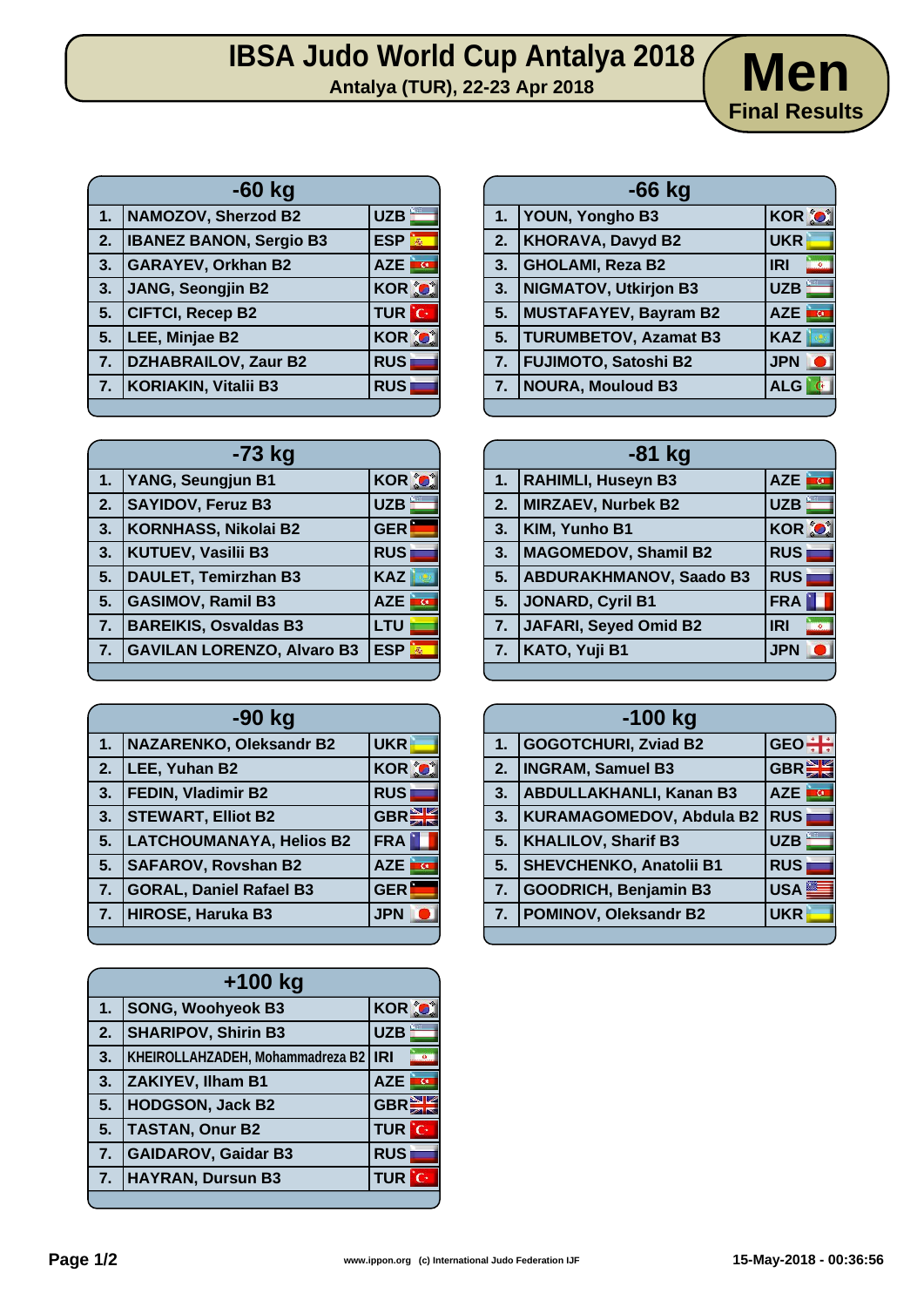## **IBSA Judo World Cup Antalya 2018 Antalya (TUR), 22-23 Apr 2018 Women**

|              | $-48$ kg                       |                    |
|--------------|--------------------------------|--------------------|
| Æ            | <b>HALINSKA, Yuliya B2</b>     | <b>UKR</b>         |
| $\mathbf{2}$ | <b>BRUSSIG, Carmen B2</b>      | <b>GER</b>         |
| 3.           | <b>HANGAI, Shizuka B2</b>      | <b>JPN</b>         |
| 3.           | <b>TASIN, Ecem B1</b>          | <b>TUR</b> C       |
| 5.           | <b>EKE, Cahide B2</b>          | <b>TUR</b> C       |
| 5.           | <b>GEREYEVA, Gulnar B3</b>     | <b>AZE</b><br>ing. |
| <b>ZV</b>    | <b>FAIZULLINA, Aigul B2</b>    | <b>RUS</b>         |
| 7.           | <b>MASOUROU, Emmanouela B1</b> | <b>GREE</b>        |
|              |                                |                    |

| $-57$ kg         |                                 |                 |
|------------------|---------------------------------|-----------------|
| $1-$             | <b>HIROSE, Junko B3</b>         | <b>JPN</b>      |
| $\overline{2}$ . | <b>HONCHARUK, Valeriia B3</b>   | <b>UKR</b>      |
| 3.               | <b>ABDULLAYEVA, Sabina B2</b>   | <b>AZE</b><br>G |
| 3.               | <b>CELIK, Zeynep B2</b>         | <b>TUR</b> C    |
| 5.               | <b>BOGDANOVA, Elena B2</b>      | <b>BLR</b><br>Ø |
| 5.               | <b>SAMANDAROVA, Parvina B3</b>  | <b>UZB</b>      |
| 7.               | <b>GARINI, Melinda Artia B3</b> | <b>INA</b>      |
| 7.               | <b>OVCHINNIKOVA, Natalia B2</b> | <b>RUS</b>      |
|                  |                                 |                 |

|                | -70 kg                             |              |  |
|----------------|------------------------------------|--------------|--|
| 1.             | ZABRODSKAYA, Olga B2               | <b>RUS</b>   |  |
| 2.             | <b>MALDONADO, Alana Martins B2</b> | <b>BRA</b>   |  |
| $\mathbf{3}$   | LEE, Gaeun B2                      | <b>KOR O</b> |  |
| 3.             | <b>ULUCAM, Raziye B3</b>           | <b>TUR</b> C |  |
| 5.             | <b>GREENHOUGH, Natalie B2</b>      | <b>GBRE</b>  |  |
| 5.             | <b>RAHIMOVA, Gulruh B3</b>         | <b>UZB</b>   |  |
| 7 <sub>1</sub> | <b>PASCHALIDOU, Theodora B1</b>    | <b>GREE</b>  |  |
| 7.             | <b>QUESSANDIER, Angelique B2</b>   | <b>FRA</b>   |  |
|                |                                    |              |  |

|    | $-52$ kg                     |               |  |
|----|------------------------------|---------------|--|
| 1. | <b>CHERNIAK, Inna B3</b>     | <b>UKR</b>    |  |
| 2. | <b>VALIYEVA, Sevda B3</b>    | AZE <b>F</b>  |  |
| 3. | <b>CHOI, Soohee B2</b>       | <b>KOR OF</b> |  |
| 3. | <b>SALAEVA, Sevinch B3</b>   | <b>UZB</b>    |  |
| 5. | <b>BRUSSIG, Ramona B2</b>    | <b>GER</b>    |  |
| 5. | <b>GAGNE, Priscilla B1</b>   | <b>CAN</b>    |  |
| 7. | <b>AKGUL, Semra B1</b>       | <b>TUR</b> C  |  |
| 7. | <b>LOHATSKA, Liudmyla B2</b> | <b>UKR</b>    |  |
|    |                              |               |  |

**Final Results**

| $-63$ kg |                                |                           |  |
|----------|--------------------------------|---------------------------|--|
|          | 1. JIN, Song Lee B2            | <b>KOR OF</b>             |  |
| 2.       | <b>POZDNYSHEVA, Olga B2</b>    | <b>RUS</b>                |  |
| 3.       | <b>ARAUJO, Lucia B3</b>        | <b>BRA</b>                |  |
| 3.       | <b>CETE ARTAR, Duygu B2</b>    | <b>TUR</b> C              |  |
| 5.       | <b>ELSERBENY, Nada B1</b>      | <b>EGY</b>                |  |
| 5.       | <b>PERNHEIM, Nicolina B1</b>   | <b>SWE</b>                |  |
| 7.       | <b>ARCE, Marta B3</b>          | <b>ESP</b><br>$\vec{m}_0$ |  |
| 7.       | <b>BUZMAKOVA, Ekaterina B2</b> | <b>RUS</b>                |  |
|          |                                |                           |  |

| +70 kg         |                                |                         |  |
|----------------|--------------------------------|-------------------------|--|
| 1 <sub>1</sub> | <b>PARK, Hayeong B2</b>        | <b>KOR OF</b>           |  |
| 2.7            | YUSUPOVA, Feruzakhon B3        | <b>UZB</b>              |  |
| 3.             | <b>LEZE, Prescillia B3</b>     | <b>FRA</b>              |  |
| 3.             | <b>SILVA, Rebeca B3</b>        | <b>BRAK</b>             |  |
| 5.             | <b>NYAMAA, Altantsetseg B2</b> | <b>MGL<sup>M</sup></b>  |  |
| 5.             | <b>TASBAG, Mesme B3</b>        | <b>TUR</b> C            |  |
| 7.             | <b>MURUGAN, Mageswari B1</b>   | <b>IND</b><br>$\bullet$ |  |
| 7.             | <b>WIENGWONG, Parichat B1</b>  | <b>THA</b>              |  |
|                |                                |                         |  |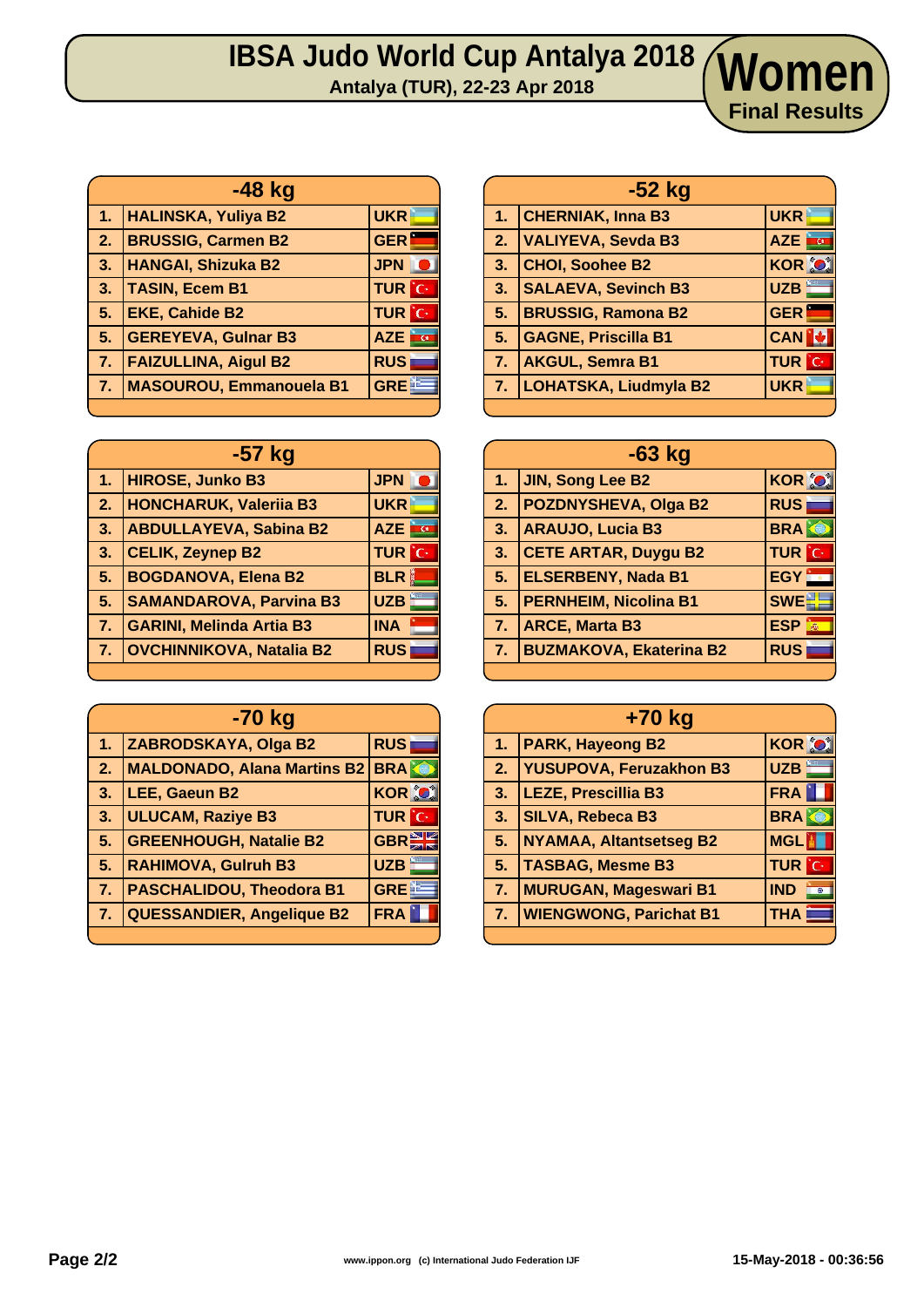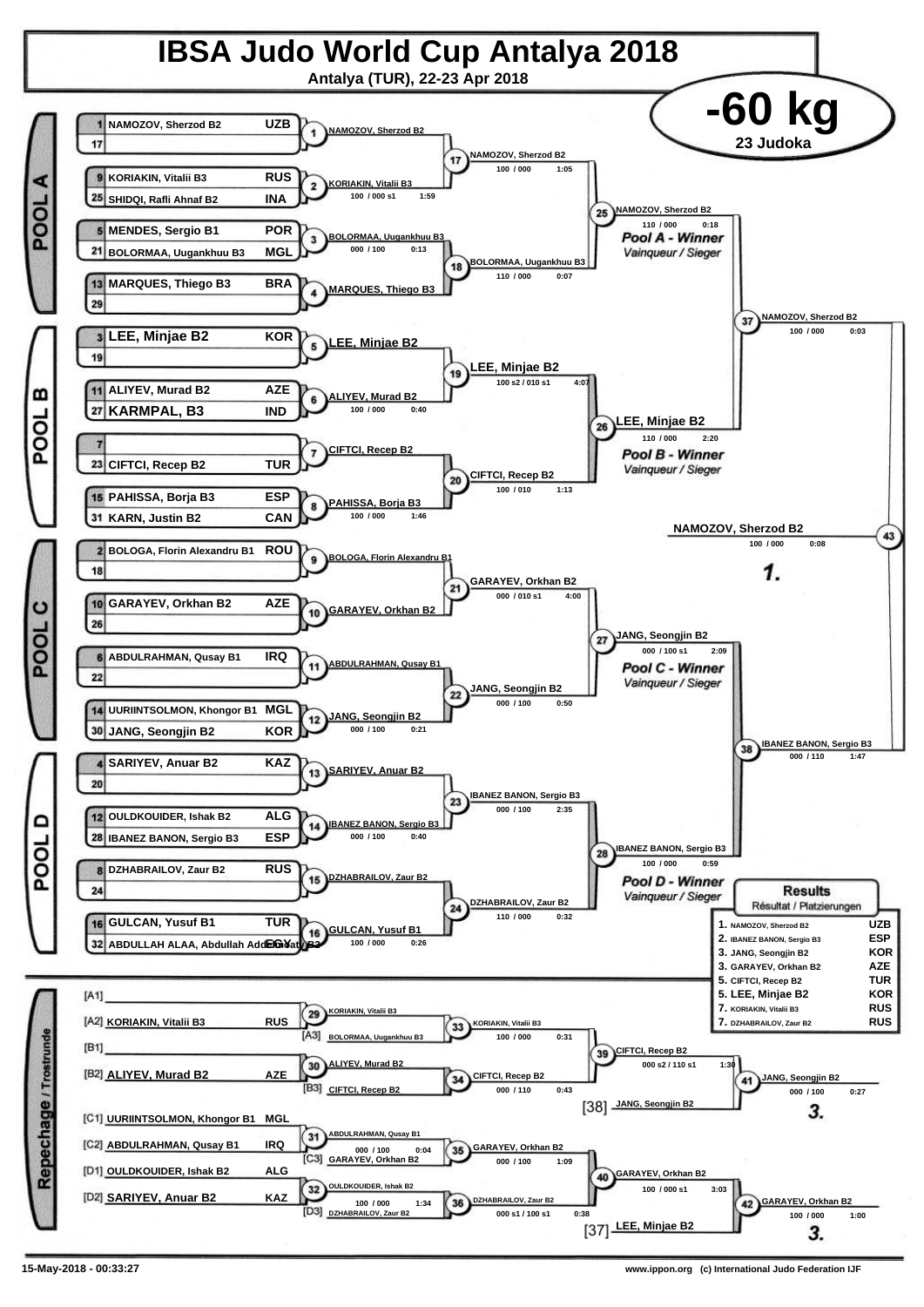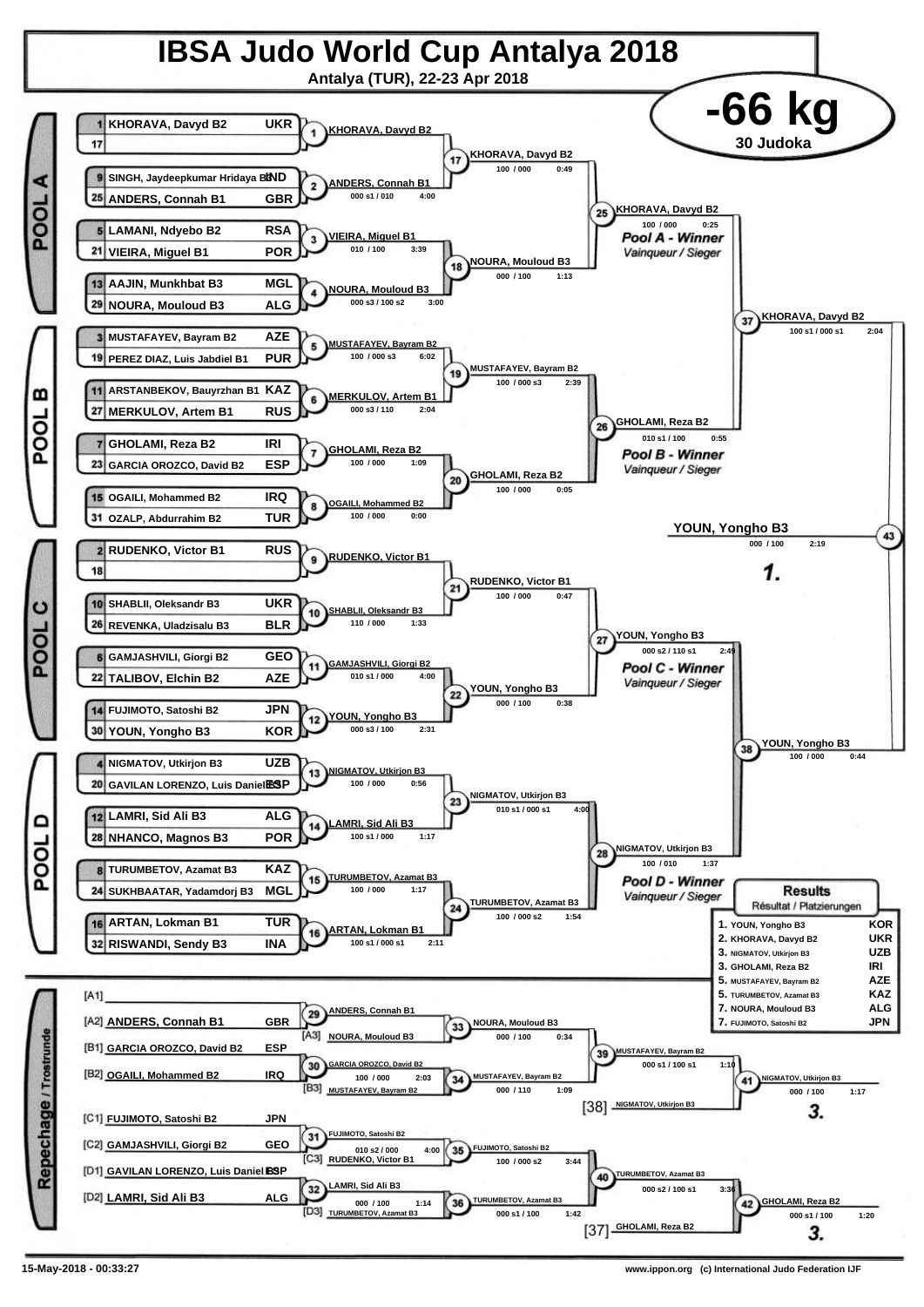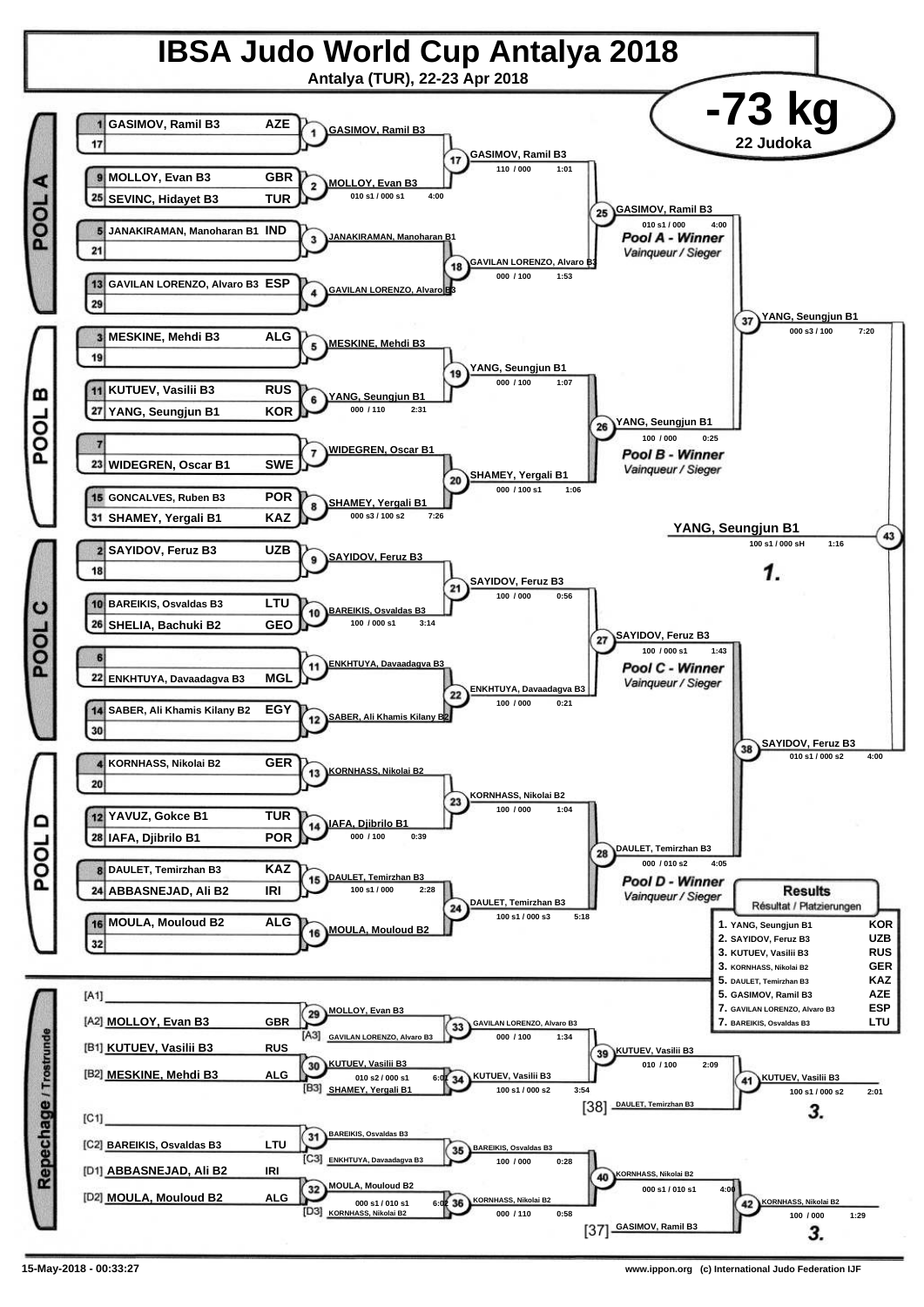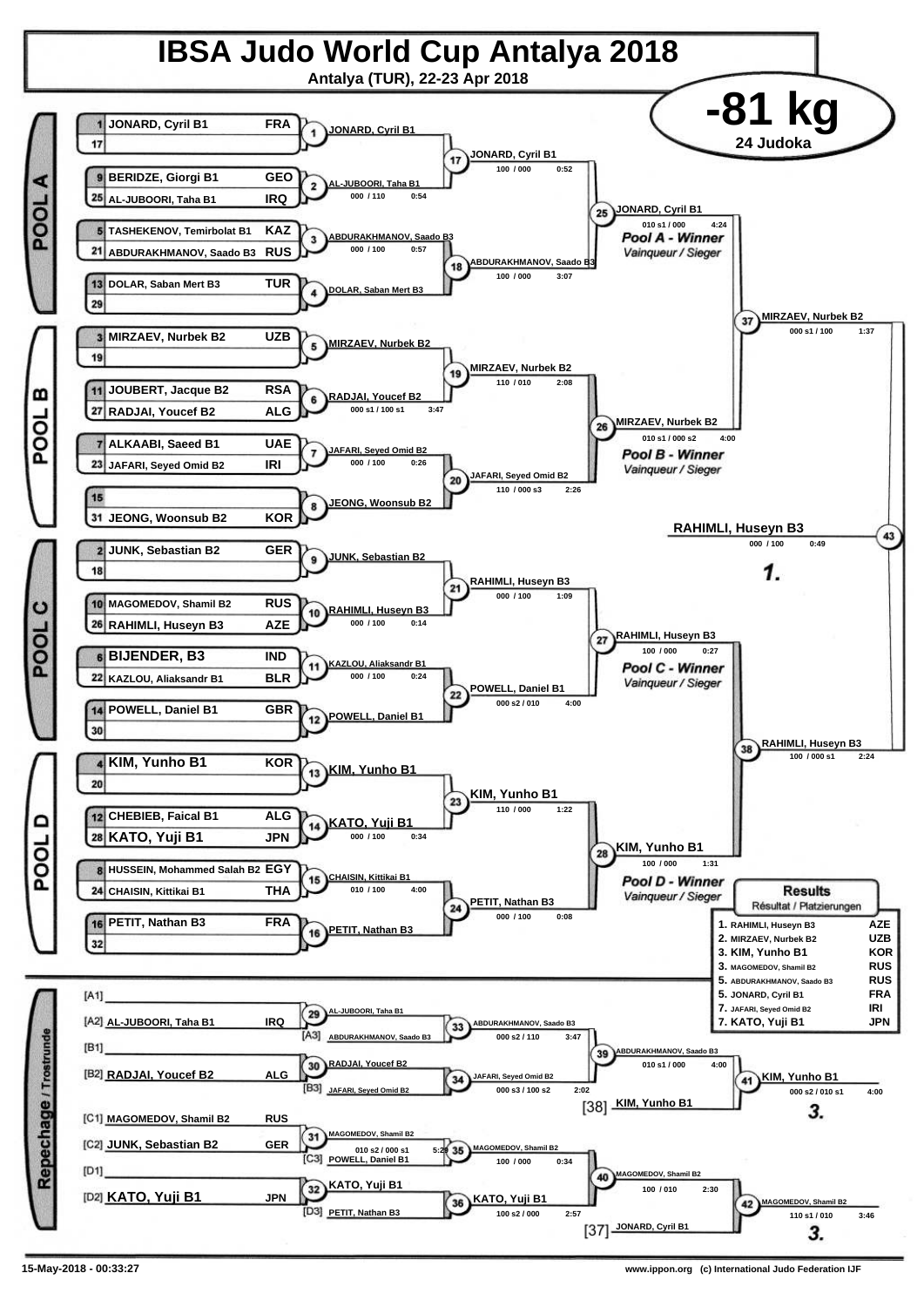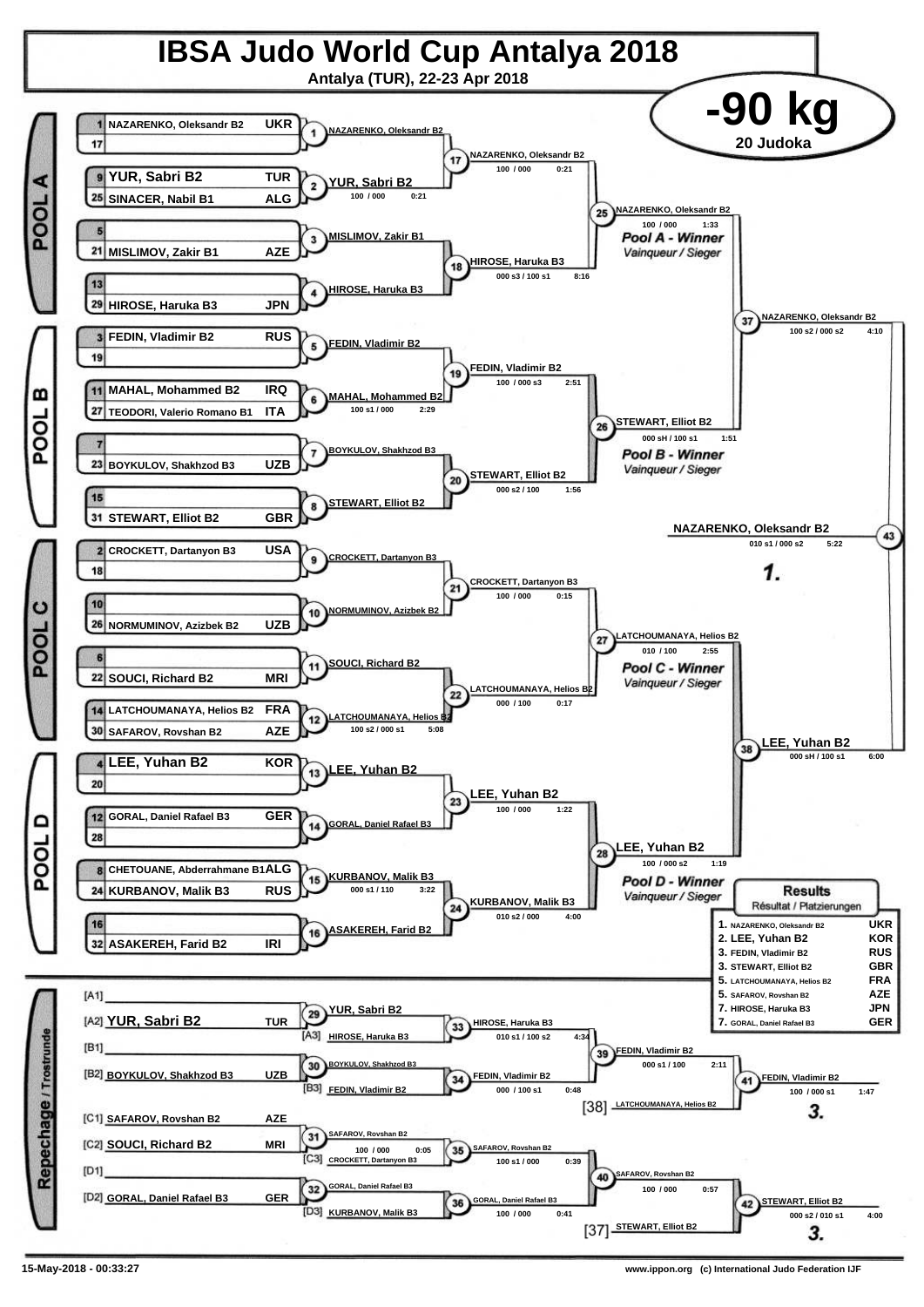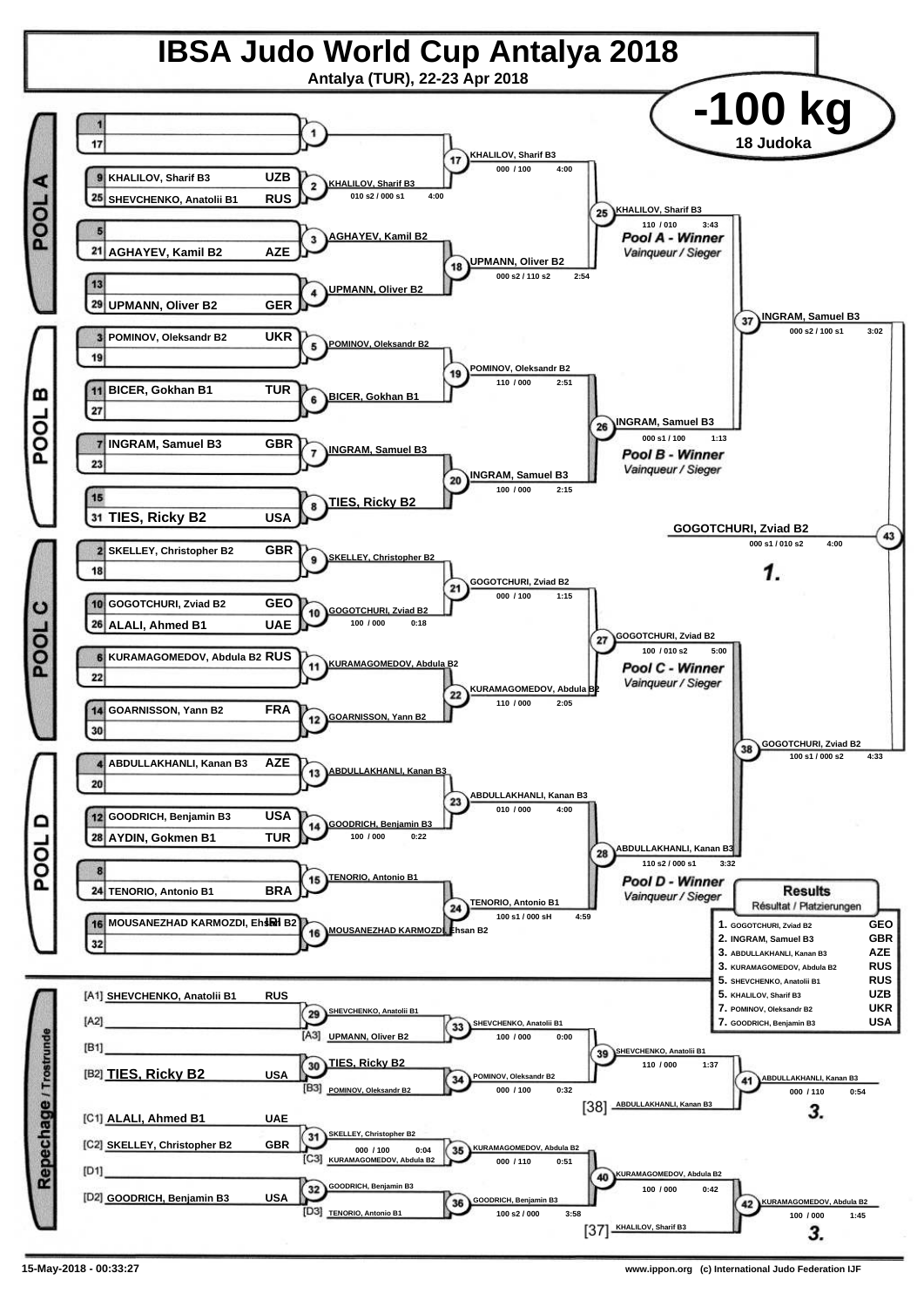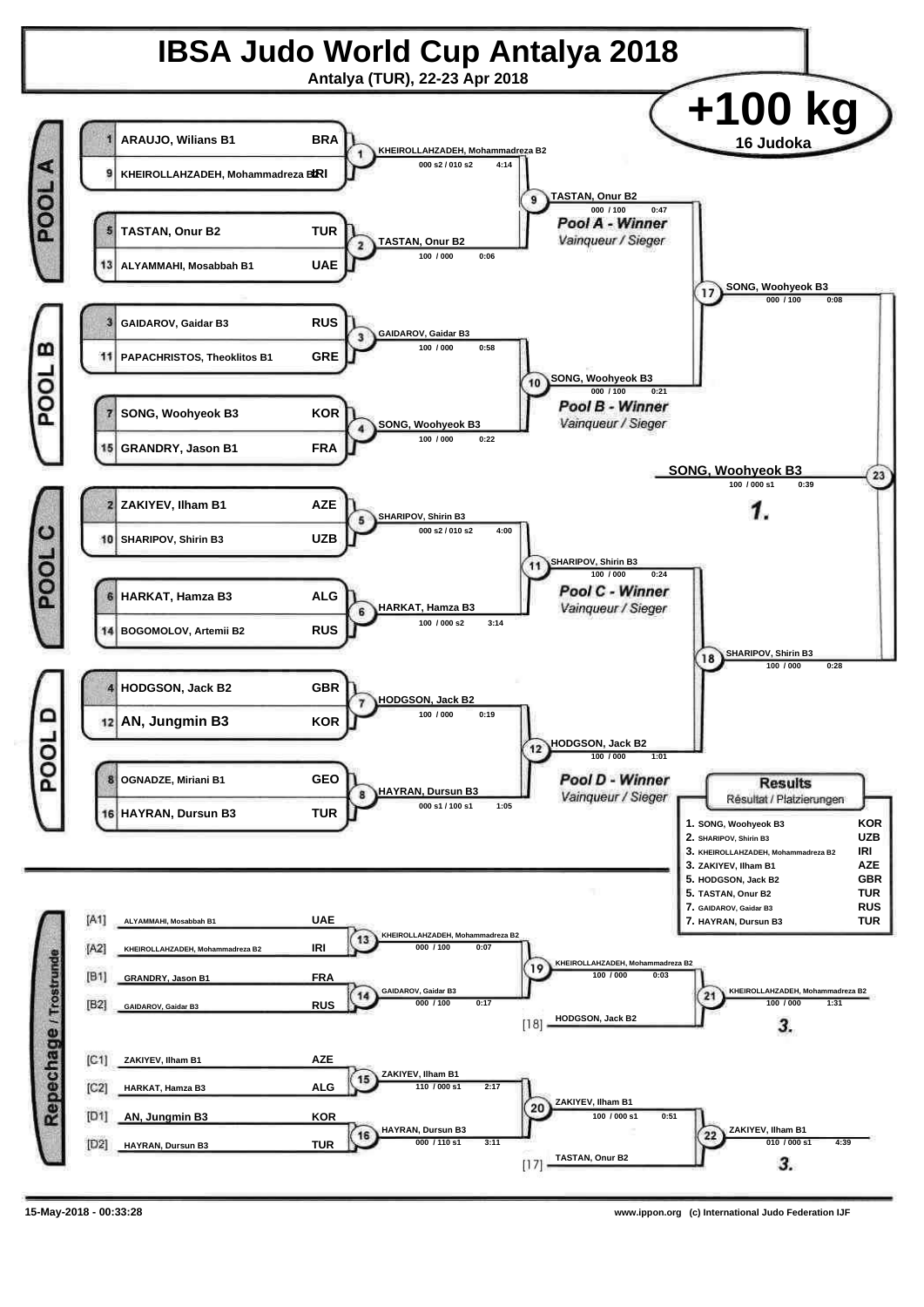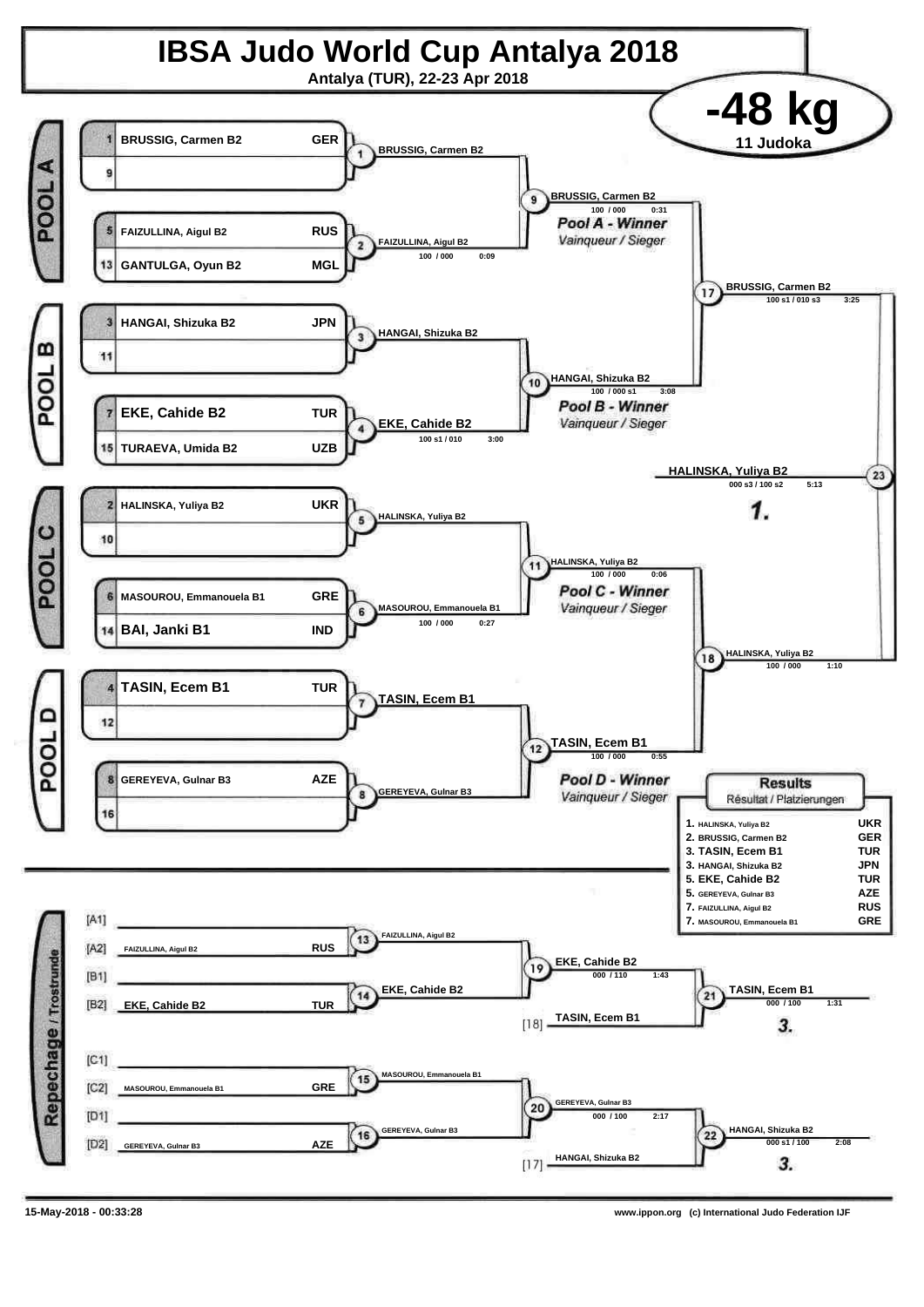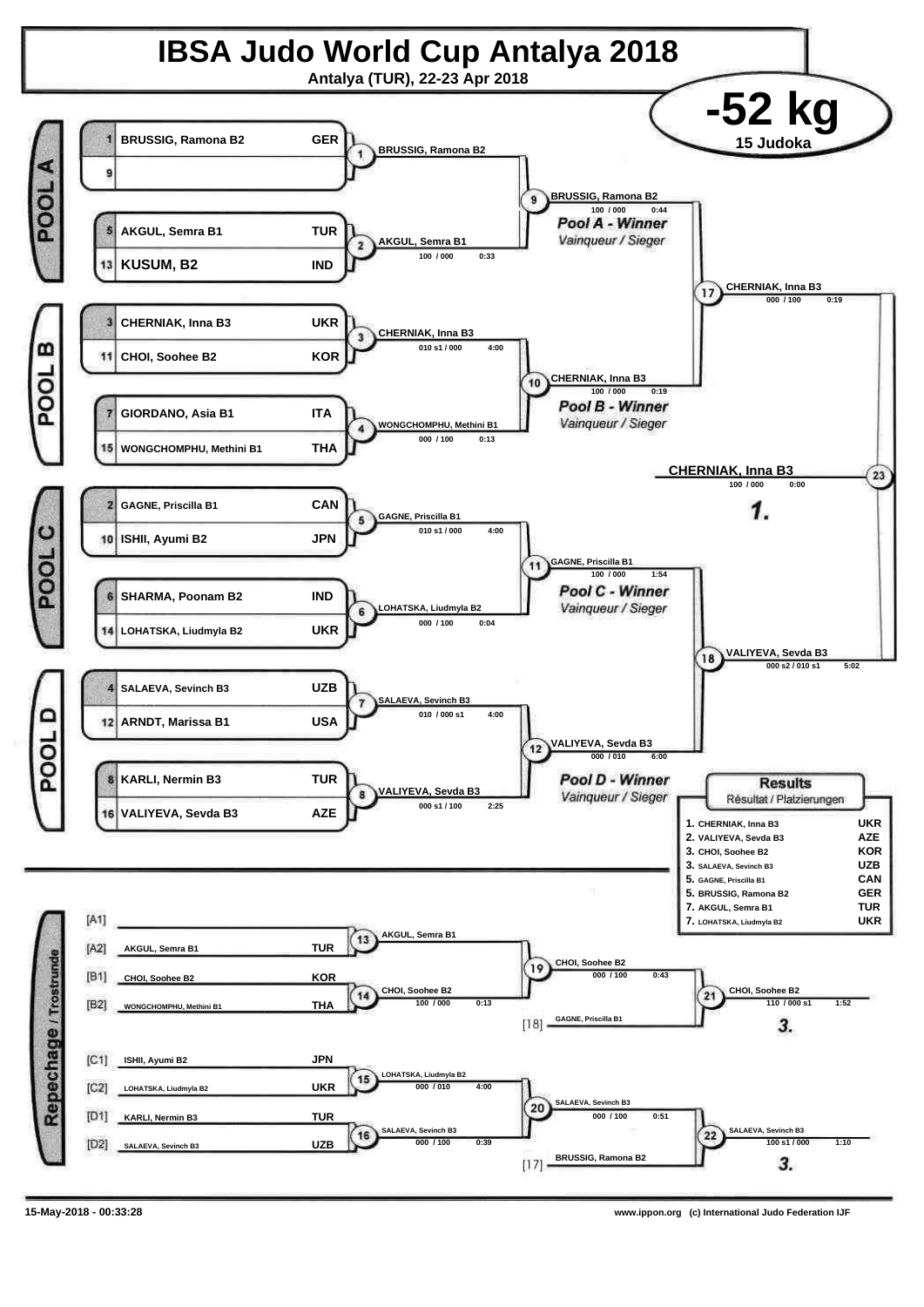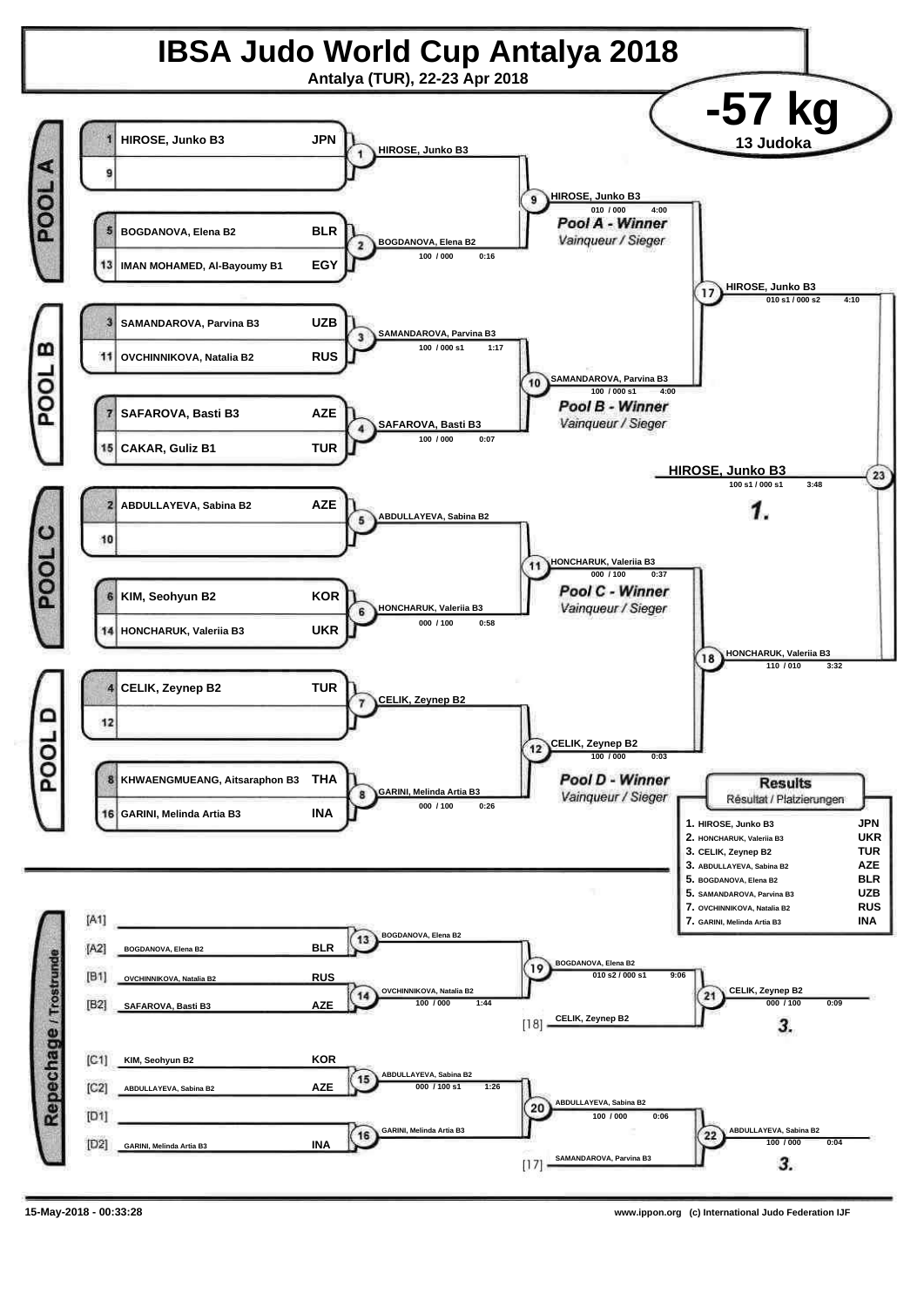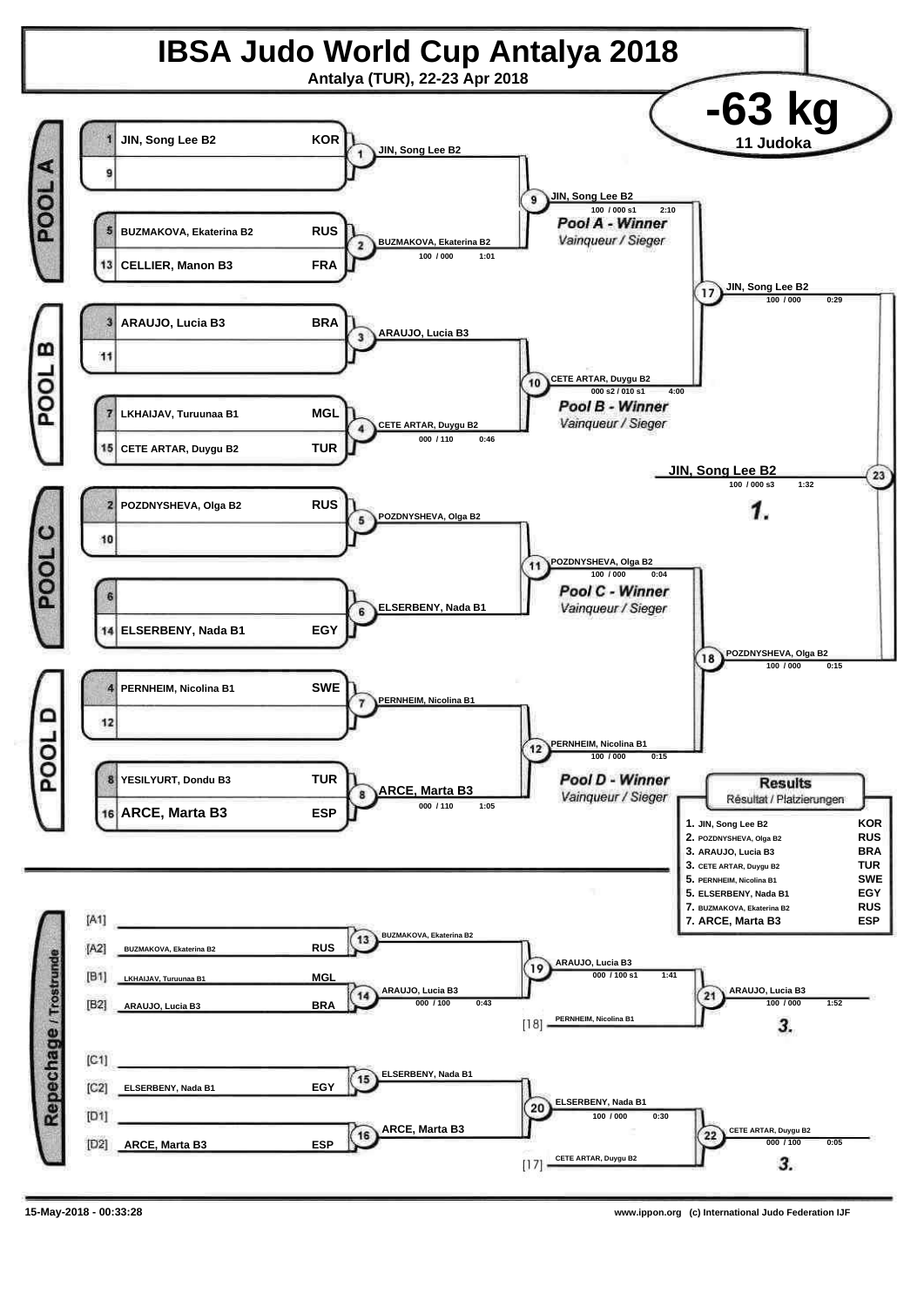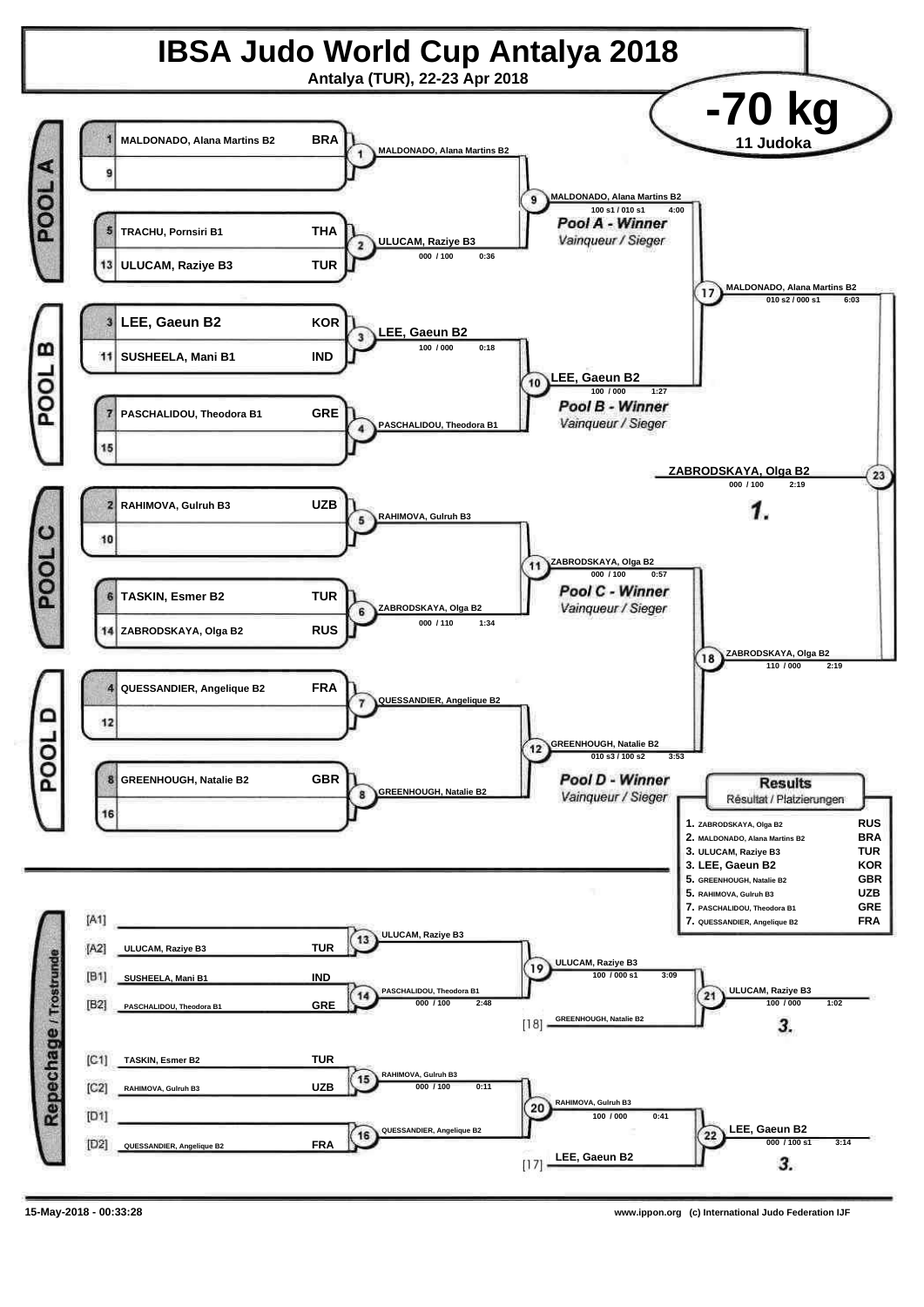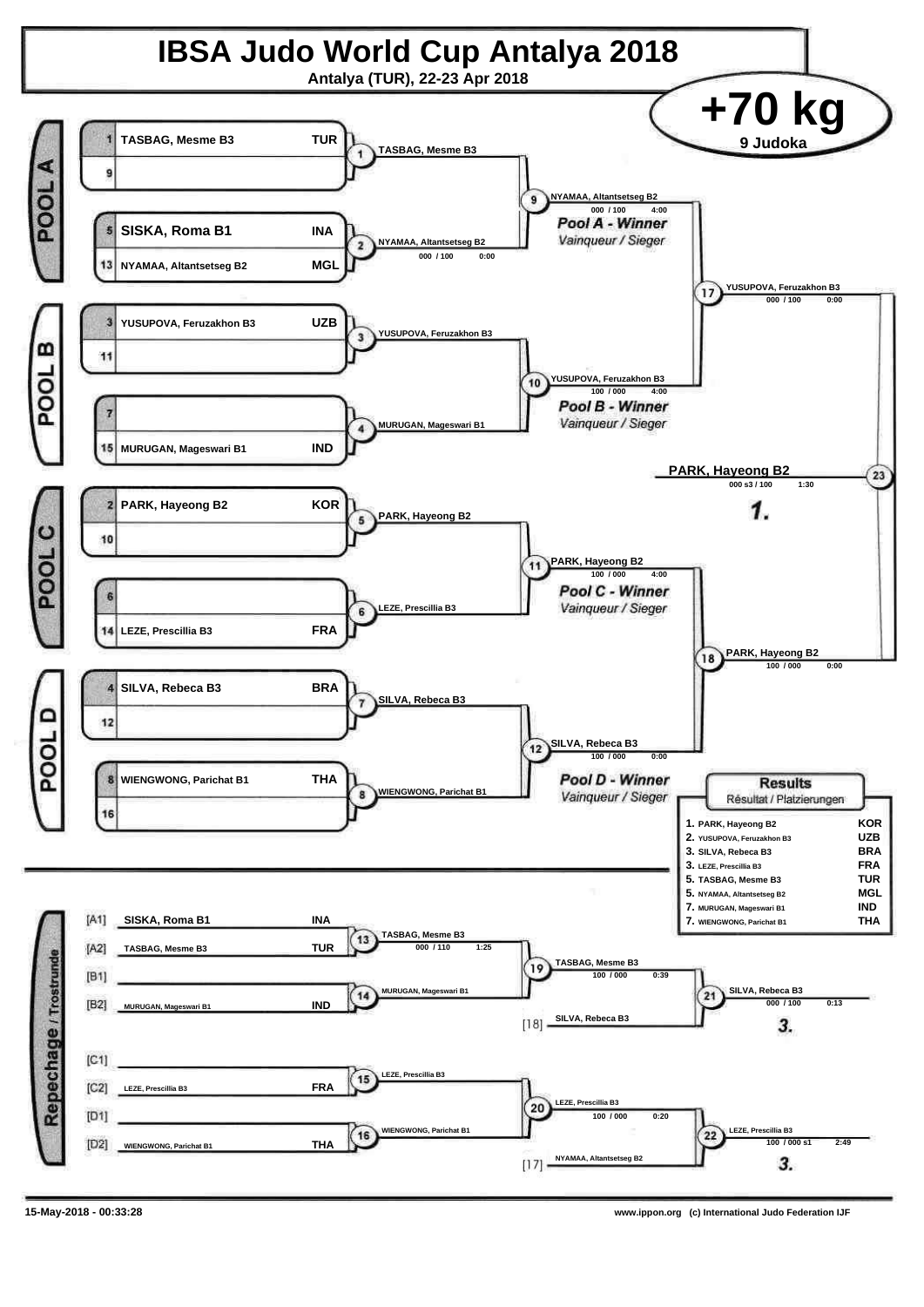